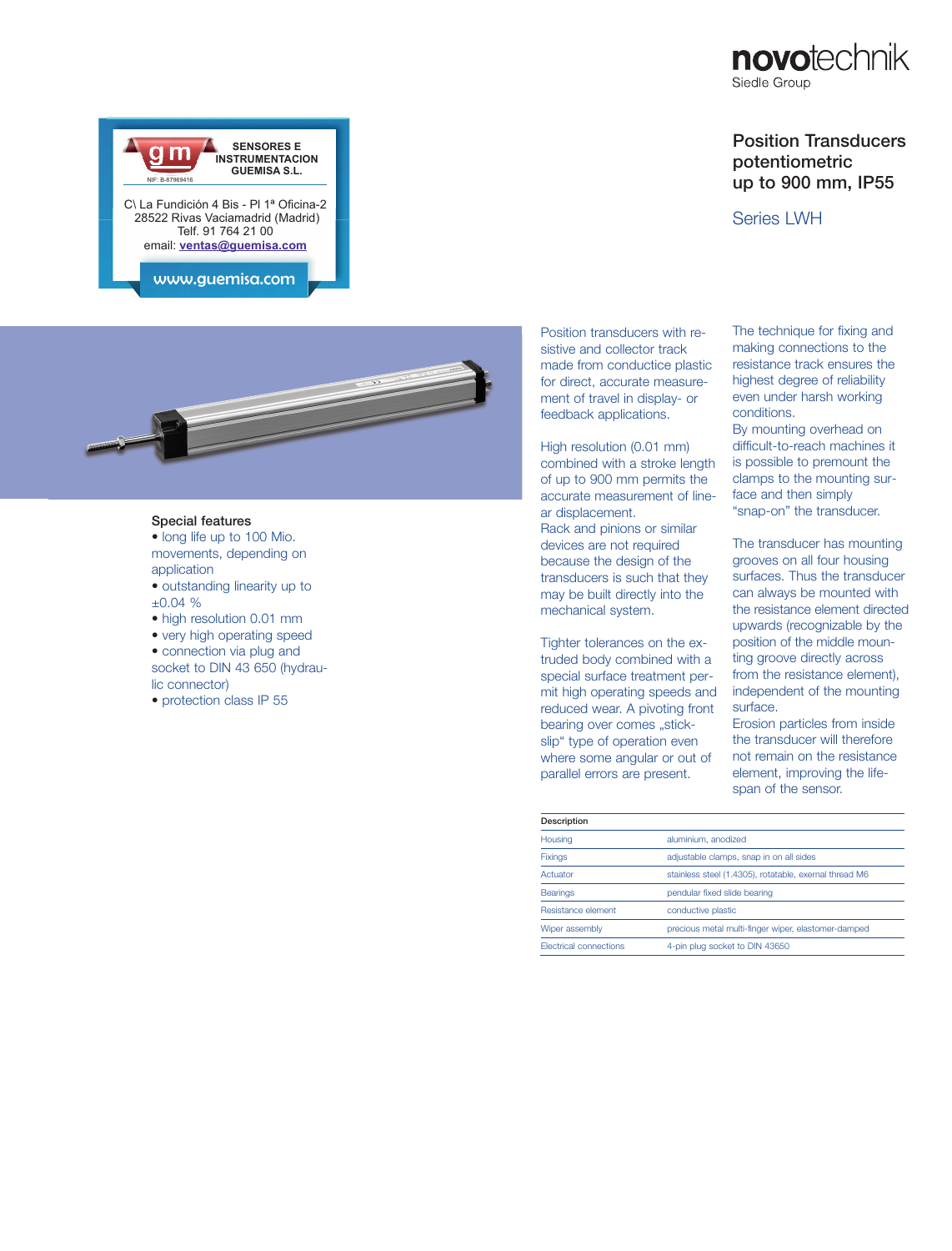

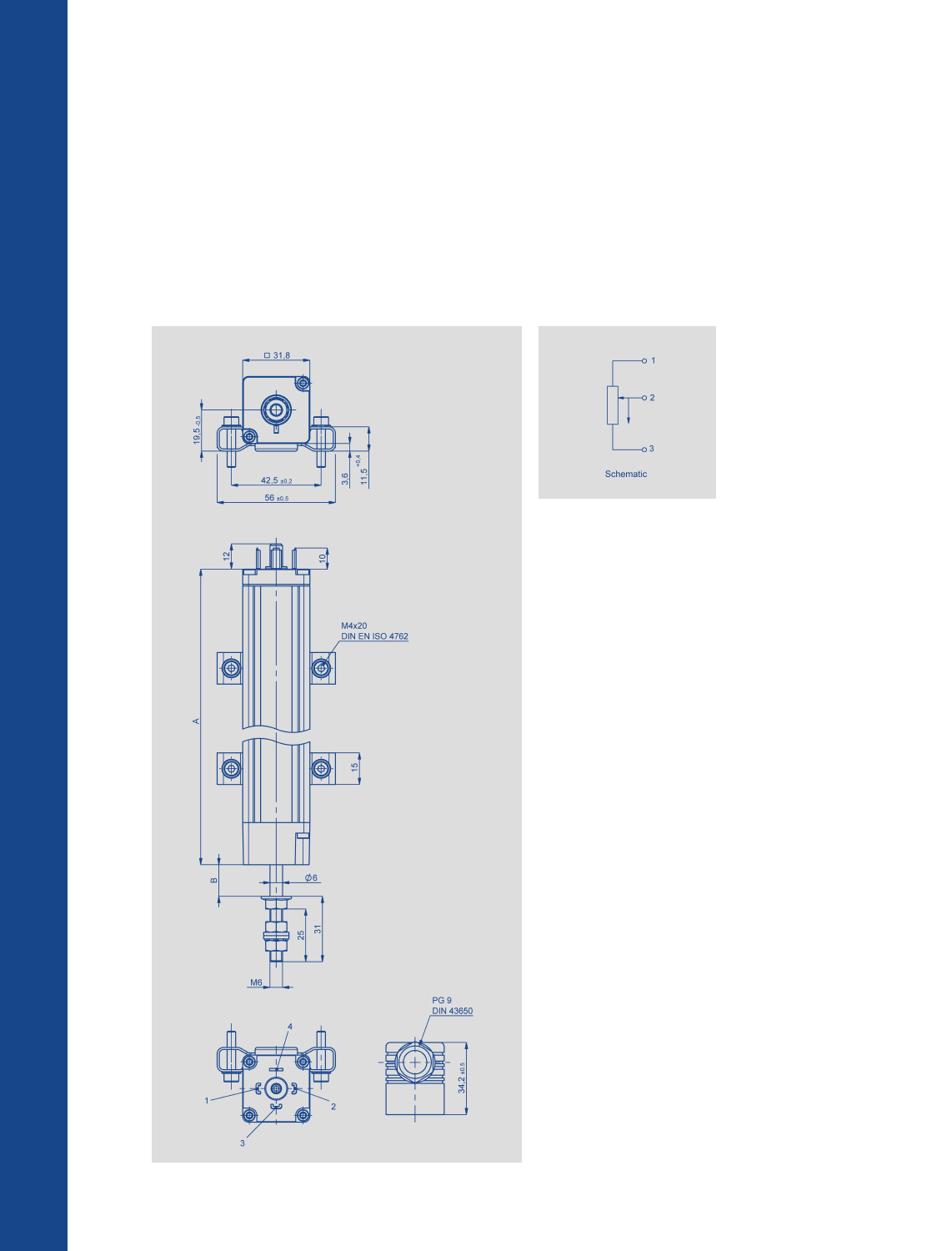| <b>Type designations</b>                                                        | <b>LWH</b><br>0075 | <b>LWH</b><br>0100 | <b>LWH</b><br>0130 | <b>LWH</b><br>0150 | <b>LWH</b><br>0175 | LWH<br>0200 | <b>LWH</b><br>0225 | <b>LWH</b><br>0250 | LWH<br>0275 | LWH<br>0300 | LWH<br>0325 | LWH<br>0360 | <b>LWH</b><br>0375 | LWH<br>0400 | <b>LWH</b><br>0450 | <b>LWH</b><br>0500 | <b>LWH</b><br>0550 | <b>LWH</b><br>0600 | <b>LWH</b><br>0750 | <b>LWH</b><br>0900 |                  |
|---------------------------------------------------------------------------------|--------------------|--------------------|--------------------|--------------------|--------------------|-------------|--------------------|--------------------|-------------|-------------|-------------|-------------|--------------------|-------------|--------------------|--------------------|--------------------|--------------------|--------------------|--------------------|------------------|
| <b>Electrical Data</b>                                                          |                    |                    |                    |                    |                    |             |                    |                    |             |             |             |             |                    |             |                    |                    |                    |                    |                    |                    |                  |
| Defined electrical range                                                        | 75                 | 100                | 130                | 150                | 175                | 200         | 225                | 250                | 275         | 300         | 325         | 360         | 375                | 400         | 450                | 500                | 550                | 600                | 750                | 900                | mm               |
| <b>Electrical stroke</b>                                                        | 77                 | 102                | 132                | 152                | 178                | 203         | 228                | 254                | 279         | 304         | 330         | 366         | 381                | 406         | 457                | 508                | 559                | 610                | 762                | 914                | mm               |
| Nominal resistance                                                              | 3                  | 3                  | 3                  | 5                  | 5                  | 5           | 5                  | 5                  | 5           | 5           | 5           | 5           | 5                  | 5           | 5                  | 5                  | 5                  | 5                  | 10                 | 10                 | kΩ               |
| Resistance tolerance                                                            | 20                 |                    |                    |                    |                    |             |                    |                    |             |             |             |             |                    |             |                    |                    |                    |                    |                    |                    | $\pm\%$          |
| Independent linearity                                                           | 0,1                | 0,1                | 0.09               | 0,08               | 0.07               | 0.07        | 0.07               | 0.07               | 0,07        | 0,06        | 0,05        | 0.05        | 0.05               | 0.05        | 0.05               | 0.05               | 0,05               | 0.05               | 0.04               | 0,04               | $±\%$            |
| Repeatability                                                                   | 0.01               |                    |                    |                    |                    |             |                    |                    |             |             |             |             |                    |             |                    |                    |                    |                    |                    |                    | mm               |
| Recommended operating<br>wiper current                                          | $\leq 1$           |                    |                    |                    |                    |             |                    |                    |             |             |             |             |                    |             |                    |                    |                    |                    |                    |                    | uA               |
| Max. wiper current<br>in case of malfunction                                    | 10                 |                    |                    |                    |                    |             |                    |                    |             |             |             |             |                    |             |                    |                    |                    |                    |                    |                    | mA               |
| Max. permissible<br>applied voltage                                             | 42                 |                    |                    |                    |                    |             |                    |                    |             |             |             |             |                    |             |                    |                    |                    |                    |                    |                    | V                |
| Effective temperature<br>coefficient of the output-<br>to-applied voltage ratio | typical 5          |                    |                    |                    |                    |             |                    |                    |             |             |             |             |                    |             |                    |                    |                    |                    |                    |                    | ppm/K            |
| Insulation resistance<br>(500 VDC)                                              | $>10$              |                    |                    |                    |                    |             |                    |                    |             |             |             |             |                    |             |                    |                    |                    |                    |                    |                    | $M\Omega$        |
| Dielectric strength<br>(500 VAC, 50 Hz)                                         | $≤100$             |                    |                    |                    |                    |             |                    |                    |             |             |             |             |                    |             |                    |                    |                    |                    |                    |                    | μA               |
| <b>Mechanical Data</b>                                                          |                    |                    |                    |                    |                    |             |                    |                    |             |             |             |             |                    |             |                    |                    |                    |                    |                    |                    |                  |
| Body length<br>(dimension A)                                                    | 146                | 171                | 201                | 222                | 248                | 273         | 298                | 324                | 349         | 375         | 400         | 436         | 451                | 476         | 527                | 578                | 629                | 680                | 832                | 984                | $±2$ mm          |
| Mechanical stroke<br>(dimension B)                                              | 85                 | 110                | 140                | 161                | 186                | 212         | 237                | 262                | 288         | 313         | 339         | 374         | 390                | 415         | 466                | 516                | 567                | 618                | 770                | 923                | $±2$ mm          |
| <b>Total weight</b>                                                             | 220                | 250                | 290                | 320                | 350                | 380         | 410                | 440                | 470         | 500         | 530         | 570         | 590                | 620         | 680                | 740                | 805                | 870                | 1050               | 1230               | $\mathbf{q}$     |
| Weight of actuator<br>and wiper                                                 | 50                 | 55                 | 60                 | 65                 | 72                 | 78          | 85                 | 90                 | 95          | 100         | 105         | 115         | 120                | 125         | 135                | 145                | 160                | 170                | 210                | 245                | g                |
| Operating force<br>horizontal<br>vertical                                       | < 10<br>$\leq 10$  |                    |                    |                    |                    |             |                    |                    |             |             |             |             |                    |             |                    |                    |                    |                    |                    |                    | $\mathbb N$<br>N |

| <b>Environmental Data</b> |                                                            |               |
|---------------------------|------------------------------------------------------------|---------------|
| Temperature range         | $-30 + 100$                                                | ۰C            |
| Vibration                 | 5 2000<br>$A_{\text{max}} = 0.75$<br>$a_{\text{max}} = 20$ | Hz<br>mm<br>g |
| <b>Shock</b>              | 50<br>11                                                   | g<br>ms       |
| Life                      | $>100 \times 10^{6}$                                       | movements     |
| Operating speed           | 10                                                         | m/s max.      |
| Operational acceleration  | 200(20q)                                                   | $m/s2$ max.   |
| <b>Protection class</b>   | IP55 (DIN EN 60529)                                        |               |
|                           |                                                            |               |